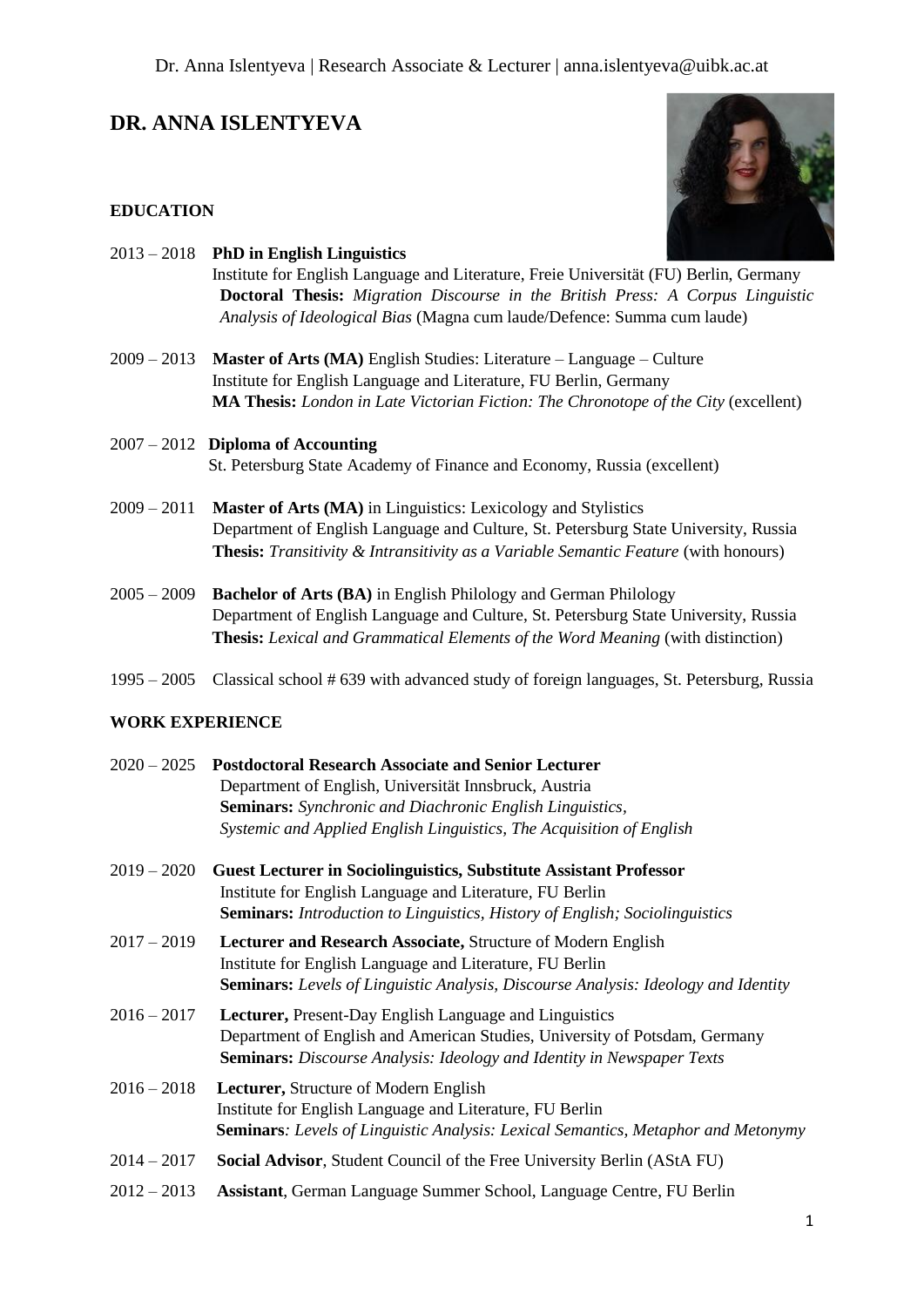#### **SOCIAL WORK AND POLITICAL ACTIVISM**

- 2018 2020 Elected member, Committee for PhD students, Rosa-Luxemburg Foundation (RLS)
- 2016 2017 President, Student Council, FU Berlin (AStA FU)
- 2015 2016 Elected member, Student Parliament, FU Berlin
- 2014 2016 Elected member, Committee for PhD students, RLS Berlin
- 2013 2015 Vice-president, Student Council, FU Berlin (AStA FU)
- 2012 2015 Social Officer, Social Department, Student Council, FU Berlin (AStA FU)
- 2011 2012 Officer, Department for international students, AStA FU

#### **CONFERENCES, WORKSHOPS AND GUEST LECTURES**

Islentyeva, Anna. Book Presentation: *Corpus-based Analysis of Ideological Bias.*  Universität Bern, Switzerland, October 2022 (in person).

Islentyeva, Anna. Guest Lecture: *Europe/EU Migrants in British Media & Political Discourses: Combing Corpus Methods and CDA.* Lancaster University, UK, May 2022 (online format).

Islentyeva, Anna. Book Presentation: *Corpus-based Analysis of Ideological Bias.*  Universität Innsbruck, Austria; 9 November 2021 (in person).

Islentyeva, Anna. Guest Lecture: *CDA and Migration in the British Press*. Higher School of Economics (HSE), St Petersburg, Russia, 20 April 2021 (online format).

Islentyeva, Anna. Book Presentation: *Corpus-based Analysis of Ideological Bias.*  Financial University, St Petersburg, Russia; 21 April 2021 (in person).

Islentyeva, Anna. *The Europe of Scary Metaphors: Representations of the EU in the British Press.* International Corpus Linguistics Conference, University of Limerick, Ireland, 13-17 July 2021 (online format) (20-minute pre-recorded presentation)

Islentyeva, Anna & Mihera Abdel Kafi. *Constructing British National Identity: The Britain vs. Europe Dichotomy.* Conference: Approaches to Migration, Language and Identity (AMLI) 2021. University of Sussex, England, the UK,  $9 - 11$  June 2021 (online format) (20-minute pre-recorded presentation).

Islentyeva, Anna. *National Identity in the Press: Britain vs. Europe Dichotomy.* Corpora and Discourse International Conference, University of Sussex, England, the UK, 17-19 June 2020 (online format) (20-minute pre-recorded presentation).

Islentyeva, Anna. *EU migration after the EU referendum in the British Press.* International Corpus Linguistics Conference. University of Cardiff, Wales, UK, 22-26 July 2019.

Islentyeva, Anna. *Pre-Brexit Panic about Migrants.* Conference Language and Democracy. University of Tampere, Finland, August 2017.

Islentyeva, Anna. *Immigration and Asylum Policies in the British Newspapers*. Doctoral Seminar, Rosa-Luxemburg-Foundation, Berlin, Germany, May 2015.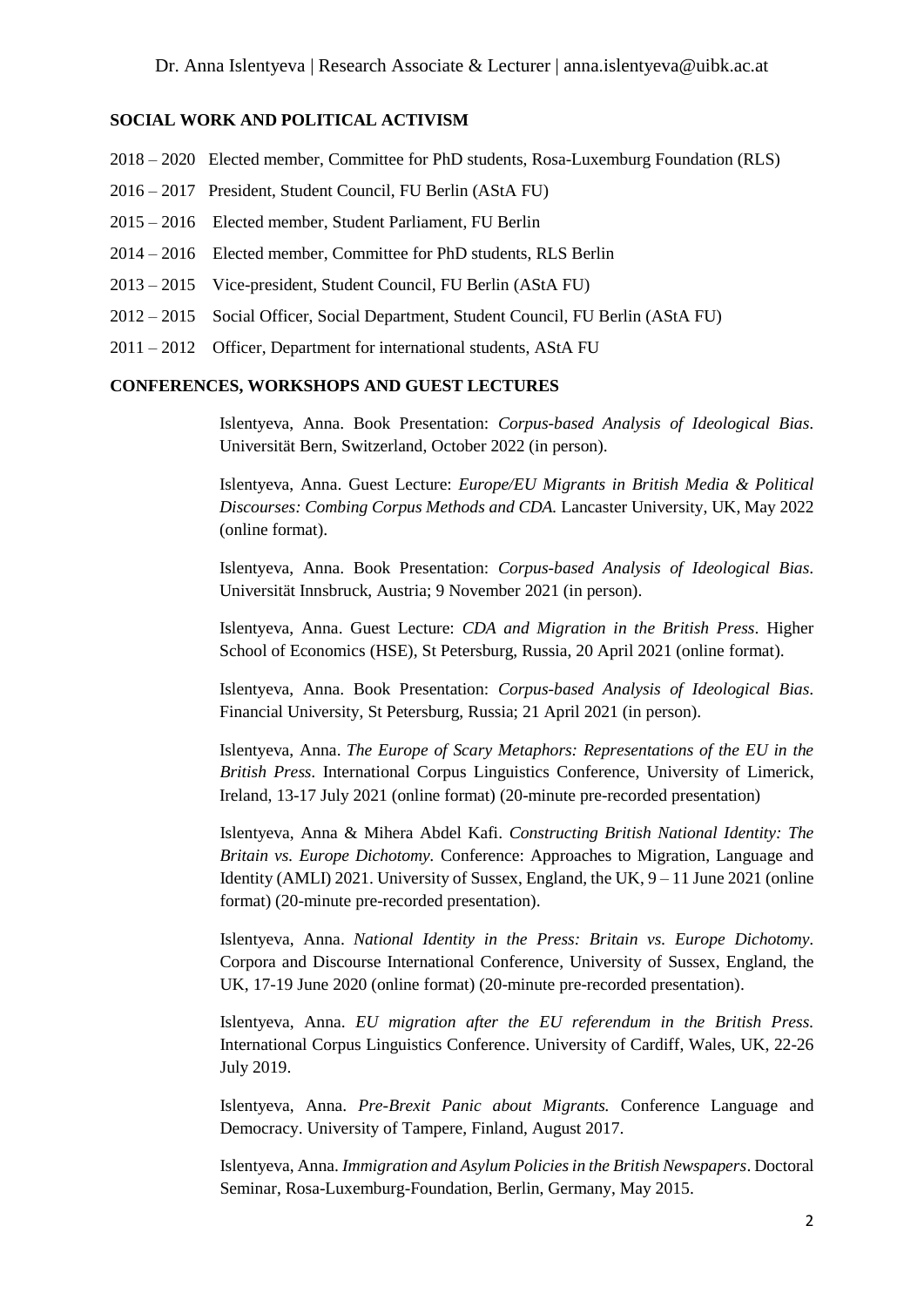## **PUBLICATIONS**

Islentyeva, Anna. In preparation. Discursive Representations of European Migrants Before and After the EU referendum. In *Discursive Construction of Migrant Identities.* Charlotte Taylor, Simon Goodman & Stuart Dunmore (eds.) London: Bloomsbury. (peer reviewed)

Islentyeva, Anna, Platzer, Andrea, Schützinger Nadia & Elisabeth Zimmermann. In preparation. "Real Men Get More": Gender in Contemporary Advertising Discourse. *Critical Discourse Studies* (peer reviewed, open access)

Islentyeva, Anna, Pesendorfer, Luise & Igor Tolochin. In preparation. "Can I have a Cup of Tea Please?": Politeness Markers in the Spoken BNC 2014. *Journal of Politeness Research.* (peer reviewed, open access)

Islentyeva, Anna & Deborah Dunkel. 2022. National myth in UK-EU representations by British Conservative PMs from Churchill to Johnston. *Societies.* 12(1):14 (peer reviewed, open access)<https://doi.org/10.3390/soc12010014>

Islentyeva, Anna & Mihera Abdel Kafi. 2021. Constructing National Identity in the British Press: The Britain vs. Europe Dichotomy. *Journal of Corpora and Discourse Studies.* 4: 68–95. (peer reviewed, open access) <http://doi.org/10.18573/jcads.64>

Islentyeva, Anna. 2020. *A Corpus-Based Analysis of Ideological Bias: Migration in the British Press.* London & New York: Routledge. (peer reviewed) <https://doi.org/10.4324/9780429263064>

Islentyeva, Anna. 2020. On the Front Line in the Fight against the Virus: Conceptual Framing and War Patterns in Political Discourse. *Yearbook of the German Cognitive Linguistics Association.* 8 (1): 157–180. (peer reviewed) <https://doi.org/10.1515/gcla-2020-0010>

Islentyeva, Anna. 2019. The Europe of Scary Metaphors: The Voices of the British Right-Wing Press. *Zeitschrift für Anglistik und Amerikanistik*. 67(3): 209–229. (peer reviewed) <https://doi.org/10.1515/zaa-2019-0021>

Islentyeva, Anna. 2018. The Undesirable Migrant in the British Press: Creating Bias through Language. *Neuphilologische Mitteilungen.* 119(2): 419-442. (peer reviewed)

Islentyeva, Anna. 2015. The English Garden under Threat. Roses and Aliens in *The Daily Telegraph* Editorial. Marcus Hawel (ed.) *Work in Progress. Work on Progress.* Hamburg: VSA. 263–279. (peer reviewed)



**CORPUS-BASED ANALYSIS** OF IDEOLOGICAL BIAS MIGRATION IN THE BRITISH PRESS